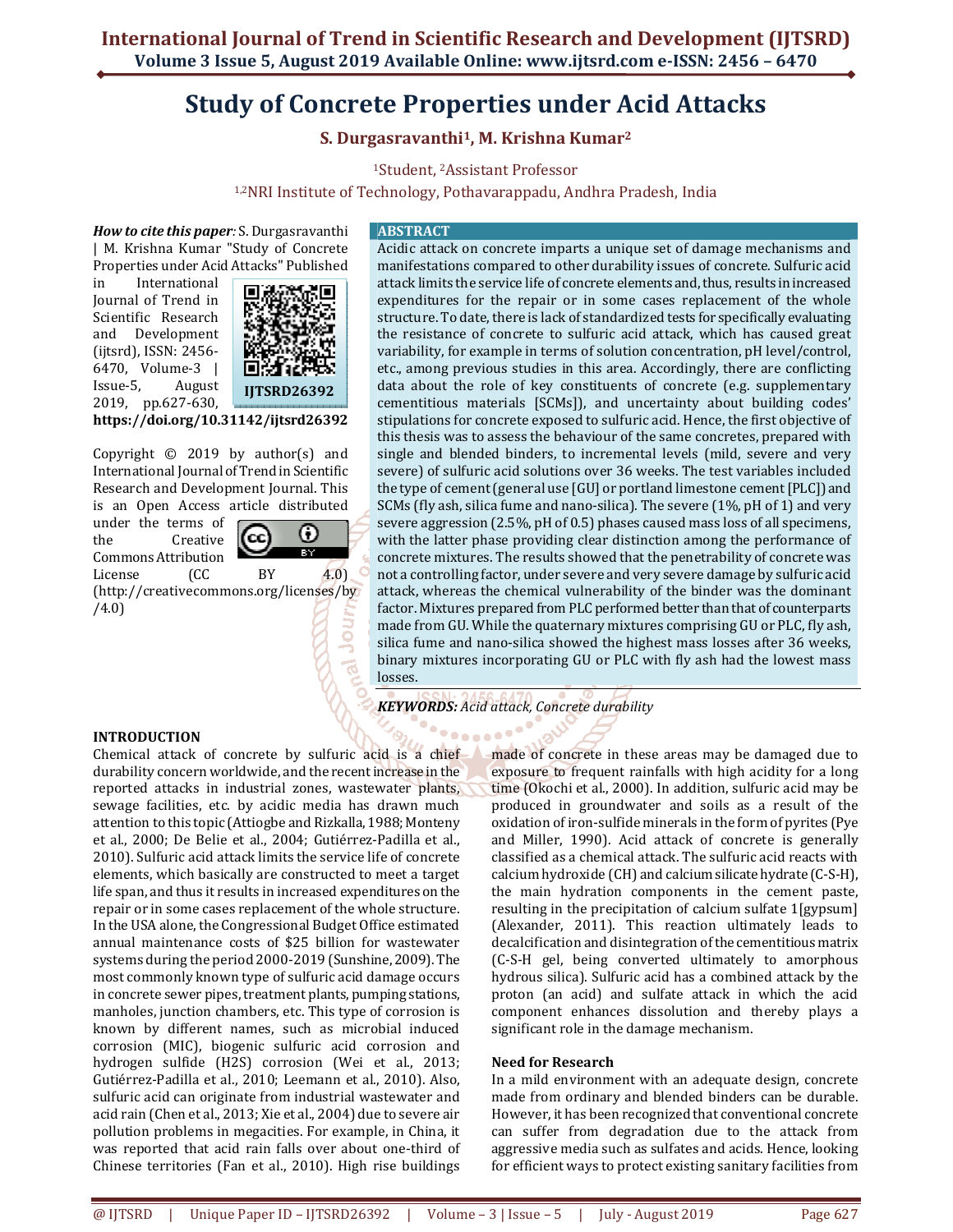further damage or possibly even increase their life span is a more realistic approach. Also, producing concrete which has improved resistance against chemical and sulfuric acid corrosion can also be a solution. This goal may be achieved by the partial replacement of General Use (GU) by active nanoparticles or supplementary cementitious materials (SCMs). Numerous research studies (e.g. Roy et al., 2001; Papadakis, 2000; Elahi et al., 2010; Durning and Hicks, 1991; Mehta 1985; Hewayde et al., 2003; Chang et al., 2005; Tamimi, 1997; Beddoe and Dorner, 2005; Torii and Kawamura, 1994) have proposed the use of SCMs (silica fume, fly ash, slag and nanosilica, and their combinations) to generally improve durability of concrete to chemical attack, without a general agreement on their effectiveness. It should be noted that there have been no North American specific standards for assessing the resistance of concrete to sulfuric acid attack and most of these studies (e.g. Chang et al., 2005; Rostami and Ahmad-Jangi, 2011; Lotfy et al., 2016; Soroushian et al., 2009) applied the test method prescribed in ASTM C267, which is a standard test method for the chemical resistance of mortars, grouts and polymer concrete, as a general basis for evaluating the behavior of concrete exposed to sulfuric acid. In this test, the acidic medium should be replaced with a new one as often as necessary in order to maintain the original chemical composition and concentration; however, neither a specific concentration nor a pH level was mentioned (Monteny et al., 2000). So far, there has been no consensus on the concentration, the pH level and the time of exposure that should be used to perform this test on concrete.

## **Materials and Mixtures**

General use cement (GU) and portland limestone cement (PLC) have been used in this study, which meets CSA A3001 (CAN/CSA-A3001, 2013) specifications. SCMs including Type F fly ash (abbreviated as FA), silica fume (abbreviated as SF) conforming to CSA A3001 (2013) and nanosilica sol (abbreviated as NS), were used as replacements of the total binder to prepare 14 concrete mixtures. In order to improve the workability, high-range water-reducing admixture, based on polycarboxylic acid and complying with ASTM C494/C494M13 Type F (2016) was added to all mixtures to achieve a slump range between 75 and 125 mm.**Table 3.1** shows the chemical and physical properties of the cement and SCMs. The coarse aggregate was well-graded natural gravel (9.5 mm) containing a small fraction (about 10% by mass) of carbonaceous aggregate with specific gravity and absorption of 2.65 and 1.6%, respectively.

| <b>Chemical Composition (%)</b> | <b>GU</b> | <b>PLC</b> | <b>FA</b> | <b>SF</b> | <b>NS</b>           |
|---------------------------------|-----------|------------|-----------|-----------|---------------------|
| Si02 %                          | 19.8      | 19.2       | 55.2      | 92.0      | 99.17               |
| Al203 %                         | 5.0       | 4.4        | 23.1      | 1.0       | 0.38                |
| Fe203 %                         | 2.4       | 2.6        | 3.6       | 1.0       | 0.02                |
| CaO $%$                         | 63.2      | 61.5       | 10.8      | 0.3       |                     |
| $Mg0\%$<br><b>Indiana</b>       | 3.3       | 2.4        | 1.1       | 0.6       | 0.21                |
| SO3 %                           | 3.0       | 3.4        | 0.2       | 0.2       |                     |
| Na20eq %.                       | 0.1       | 0.2        | 3.2       | 0.2       | 0.20                |
| Specific Gravity                | 3.17      | 3.11       | 2.12      | 2.22      | 1.40                |
| Mean Particle Size $(\mu m)$    | 13.15     | 11.81      | 16.56     | 0.15      | $35 \times 10^{-3}$ |
| Fineness $(m^2/kg)$             | 390       | 453        | 290       | 20000     | 80000               |
| Viscosity (Cp)                  | 42        |            |           |           | 8                   |
| pΗ                              |           |            |           |           | 9.5                 |

## **Chemical and physical properties of cement and SCMs Acid Exposure**

After curing, the concrete specimens were immersed into consecutive levels of aggression in sulfuric acid solutions, as shown in **Fig. 3.1**, with concentrations of 0.0001, 1.12 and 2.5% and corresponding initial pH of 4.5, 0.35 and 0, respectively (Phases I, II and III). The time interval was 12 weeks for each phase, i.e. a total exposure period of 36 weeks (**Fig. 3.2**). These exposure periods conformed to the common time intervals reported in the literature on accelerated tests of sulfuric acid attack. The aggression level of Phase I was selected in compliance with the exposure classes in BRE Special Digest 1 (2005) (class of exposure DS-1) and European code EN 206 (2005) (class of exposure XA2). However, in many applications (e.g. wastewater and sewage facilities) the level of aggression level may yield more severe levels.



**Incremental aggression of the sulfuric acid exposure: phase I, II and III** 

**Tests** 

The rapid chloride permeability test (RCPT) was conducted to determine the penetrability (physical resistance) of the concrete specimens according to ASTM C1202 (2015) on discs (100×50 mm) from all mixtures. To minimize the electrolysis bias of this method, the penetration depth of chloride ions/front into concrete was determined according to the procedure described by Bassuoni et al. (2005) since it better correlates to the physical characteristics of the pore structure. Following the RCPT, the discs were axially split into two symmetrical halves and then sprayed with 0.1 M silver nitrate solution which converts to white silver chloride, representing the penetration depth. To determine the porosity of concrete mixtures, the mercury intrusion porosimetry (MIP) was conducted, on small samples (chucks) extracted from concrete cylinders of each mixture. These samples were approximately 4 to 7 mm in size and were carefully selected so that large aggregates were avoided. Before conducting the MIP, approximately 5 g of these chunks from each mixture were oven-dried at 45±2°C until reaching a constant mass to reduce the potential of drying shrinkage cracks associated with higher temperatures. For each specimen, the relative mass change at the end of each week (*MLt*) was calculated.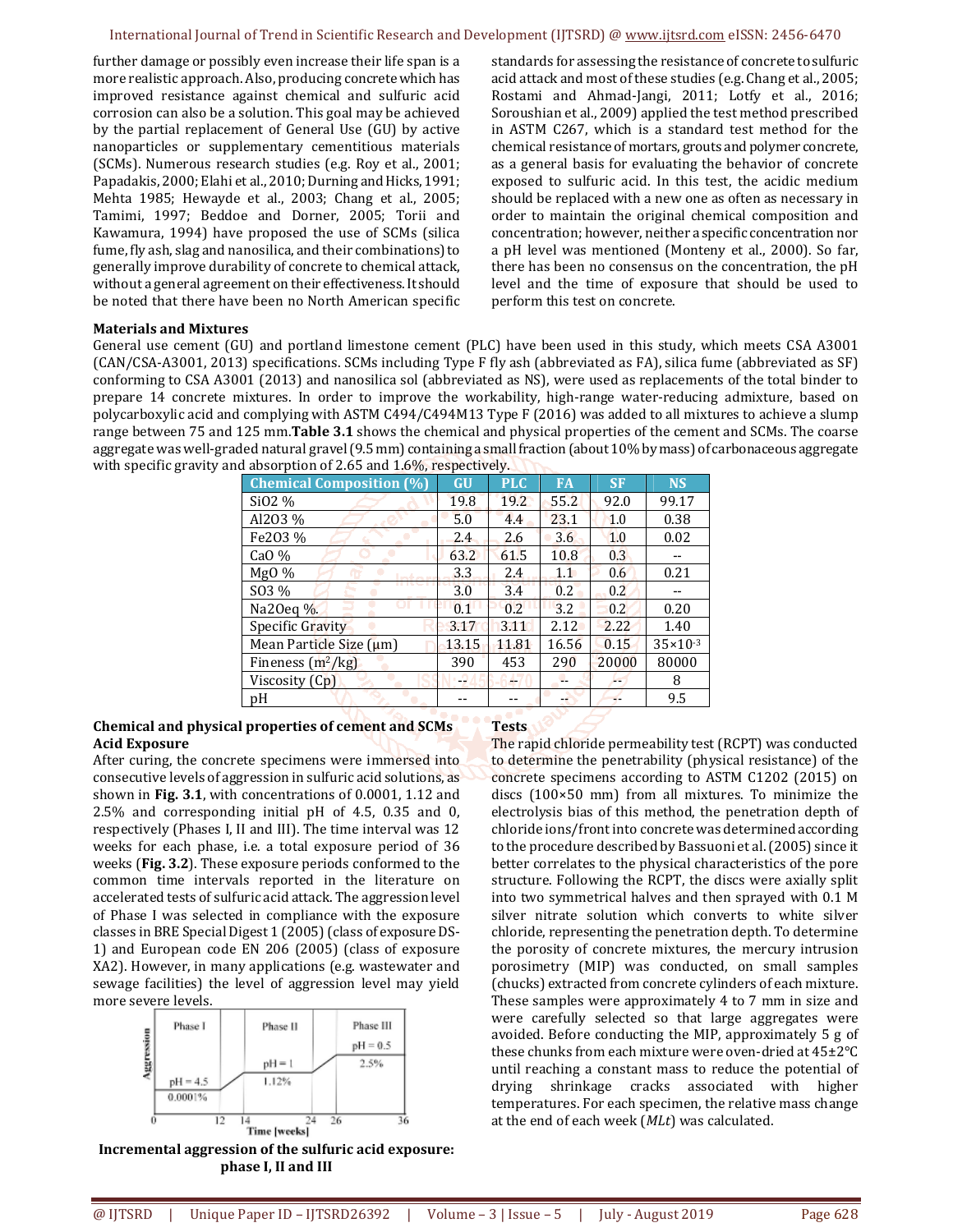International Journal of Trend in Scientific Research and Development (IJTSRD) @ www.ijtsrd.com eISSN: 2456-6470

**Drying the specimens in laboratory conditions after taking them out of the solution** 

#### **Materials and Mixtures**

Class F fly ash (FA), ground granulated blast-furnace slag (S) Grade 100 and their blends were used as the main binder components for concrete tested in this study. Commercial nanosilica (NS) sol (50% solid content of SiO2 dispersed in an aqueous solution) with an average particle diameter of 35 nm were used as an additive with a dosage of 6%. The chemical composition and physical properties of the fly ash, slag and nanosilica are presented in **Table. 3.3**. Locally available coarse aggregate (natural gravel with a maximum size of 9.5 mm) and fine aggregate (well-graded river sand with a fineness modulus of 2.9) were used. The specific gravity and absorption were 2.65 and 2%, respectively, for gravel, and 2.53 and 1.5%, respectively, for sand. A highrange water-reducing admixture (HRWRA) based on polycarboxylic acid and complying with ASTM C494/C494M13 (2016) Type F was added to maintain a slump range of 50 to 75 mm. In addition, an air-entraining admixture was used to provide a fresh air content of 6±1%.

#### **Acid Exposure**

After 28 days, the cubic specimens were fully immersed in 10% sulfuric acid solution with a corresponding initial pH of -0.6 for 18 weeks to monitor the corrosion/penetration depth in specimens with time. Only one surface (treated with curing compound) was exposed to the acidic solution while the other surfaces were sealed with epoxy coating. Such concentration (10%) was applied to induce very severe exposure conditions, which is twice the high concentration (5%)typically used in previous studies for conventional concrete (e.g. Lee and Lee, 2016; Bassuoni et al., 2007; Song et al., 2005). The solution-to-specimens' volume ratio was kept constant at two and solutions were renewed with fresh ones after nine weeks. After 28 days, the top surface of each slab was brushed to remove the curing compound. Subsequently, the slabs were exposed to 18 weeks of aggressive acidic environments: four weeks of

wetting/drying (W/D) cycles, four weeks of wetting (W), four weeks of freezing/thawing (F/T) cycles, and a six weeks of alternating W/D and F/T cycles (three weeks each). This customized procedure may simulate aggressive exposures in wastewater facilities, where concrete is subjected to acidic media and changing environmental conditions. For the W/D cycles, the slabs were subjected to wetting by ponding (3 to 5 mm) the surface of specimens with 10% sulfuric acid solution followed by drying. A W/D cycle (five days) consisted of wetting for three days, followed by drying at 40±2°C and 55±5% RH for two days in an environmental chamber. The W/D cycles can be initiated, for instance, by the fluctuation of the wastewater level which might exacerbate the degradation effects of acid attack through ease the ingress of the acid and other synergistic effects. Also, the hot drying cycle might mimic the practical environmental conditions for wastewater facilities during periods of low flows (e.g. in sewer pipelines and acid storage tanks) and elevated ambient temperatures in hot months. The wetting stage was for four weeks at 22±2°C and 98% RH, while ponding the surface constantly with the sulfuric acid solution. The F/T cycles were applied according to the general procedures of ASTM C666 (2015) test procedure A, except that the 10% sulfuric acid solution was used instead of water and the frequency of F/T cycles per day was less to allow for chemical reactions. The duration of one F/T cycle was 12 hours: freezing at −18±1°C for 7 h and thawing at  $4\pm1\degree$ C for 3.5 h, and 45 min. to ramp to the minimum freezing temperature or the maximum thawing temperature.



 **Absorption trends of all mixtures.**